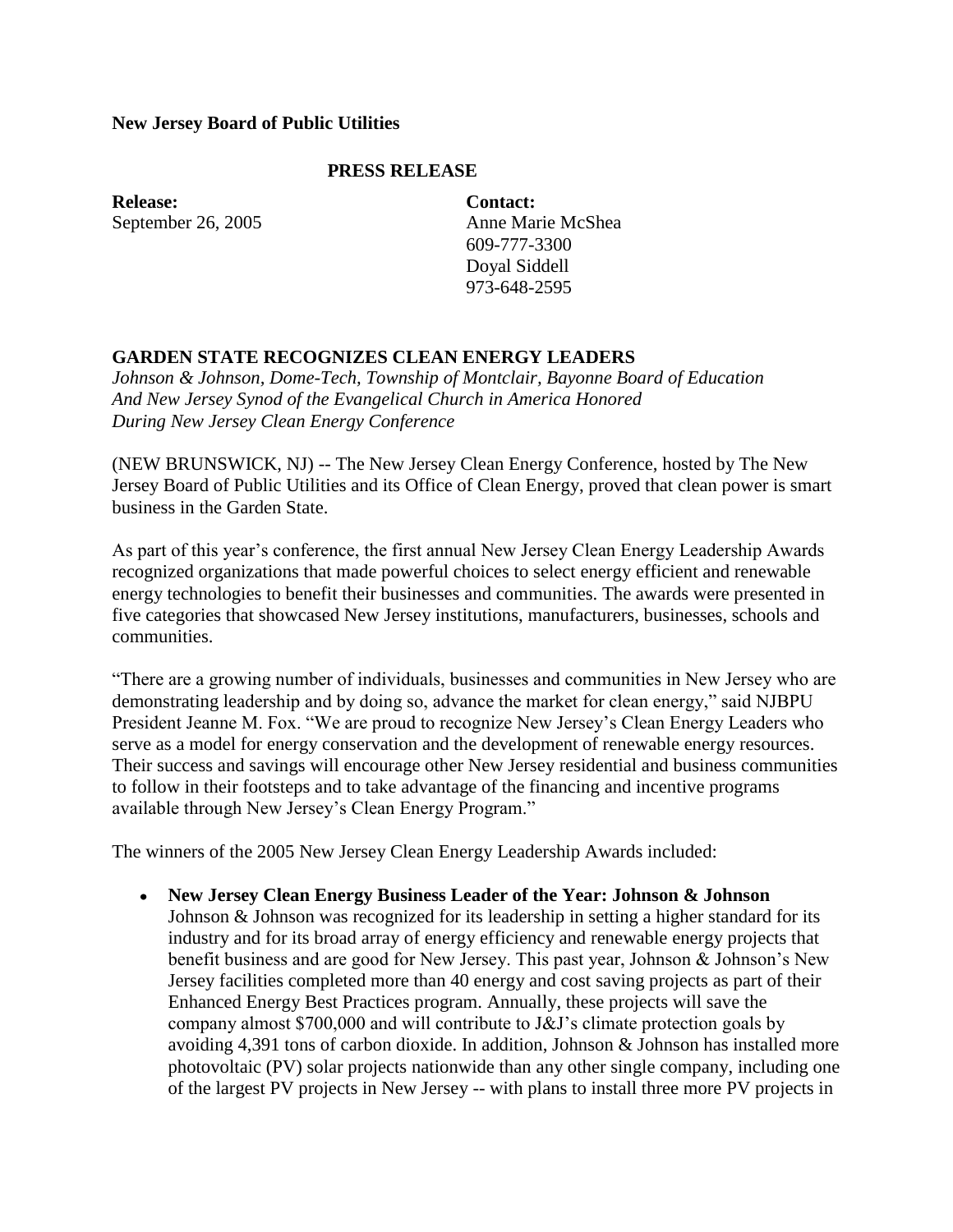the State. Combined, their PV systems and Green Power purchases represent almost 25 percent of total energy use for their New Jersey facilities.

#### **New Jersey Clean Energy Market Innovator: Dome-Tech**  $\bullet$

Dome-Tech, a New Jersey home-grown business based in Edison, has shown innovation in advancing New Jersey's clean energy market through energy services which deliver cost savings for its clients and demonstrate that clean energy is smart business. Dome-Tech, which was launched in 1989 from the home of two New Jersey residents, has grown to be a leading provider of energy efficient and green building services and now includes over 50 employees and generates revenues exceeding \$15 million annually. The company is responsible for New Jersey's largest microturbine installation, first commercial fuel cell installation and one of the State's largest roof mounted PV system – with a capacity of 500 kW. Over a period of 18 months, Dome-Tech estimates that their combined clean energy projects delivered clean air benefits equivalent to removing 3,100 cars from New Jersey's roads or planting 4,800 acres of trees.

#### **New Jersey Clean Energy School: Bayonne Board of Education**  $\bullet$

The Bayonne Board of Education has shown dedicated focus on energy efficiency and renewable energy programs. The Board's forward-thinking approach has saved taxpayers over \$40,000 to date, through the construction of PV arrays on nine public school buildings in the district. Bayonne was one of the first New Jersey schools to apply for a solar rebate from New Jersey's Clean Energy Program to reduce up front costs. The solar installation combined with energy efficient lighting upgrades will reduce their energy requirements by 50 percent. Once completed, the project will produce about 2 MW of power and save the school district an estimated \$500,000 a year. In addition, the solar electric system will provide an opportunity for students, teachers and community residents to learn first hand about the benefits of solar energy.

# **New Jersey Clean Energy Municipality: Township of Montclair** Montclair has demonstrated a clear commitment to renewable energy and energy efficiency programs that provide environmental and costs-saving measures that benefit its residents. Montclair invested in a fleet of six clean fuel vehicles and upgraded their municipal traffic lights to Light-Emitting Diodes (LEDs) with the help of rebates and incentives from the New Jersey's Clean Energy Program. They also are constructing the Rand School, the town's first "green" school, which will include a geothermal heating/cooling system and PV solar panel installations on its roof.

**New Jersey Clean Energy YOUR POWER TO SAVE Project of the Year:** *New*   $\bullet$ *Jersey Synod of the Evangelical Lutheran Church in America (ELCA)* The New Jersey Synod of the Evangelical Lutheran Church, in partnership with Greenfaith and Sun Farm Network, was recognized for its Lighting the Way campaign. Through the campaign, which received funding for outreach from New Jersey's Clean Energy Program, ECLA dedicated themselves to installing PV systems on 25 religious institutions throughout New Jersey with their Lighting the Way campaign. After Grace Lutheran Church in Medham volunteered to be the pilot project for the program, the NJ Synod began to actively promote it, resulting in 11 more institutions having installed or that are in the process of installing PV arrays at their facility. The Project of the Year award was presented to ECLA because is a New Jersey-based project that demonstrates Your Power to Save by reducing energy use, lowering costs, and protecting the environment.